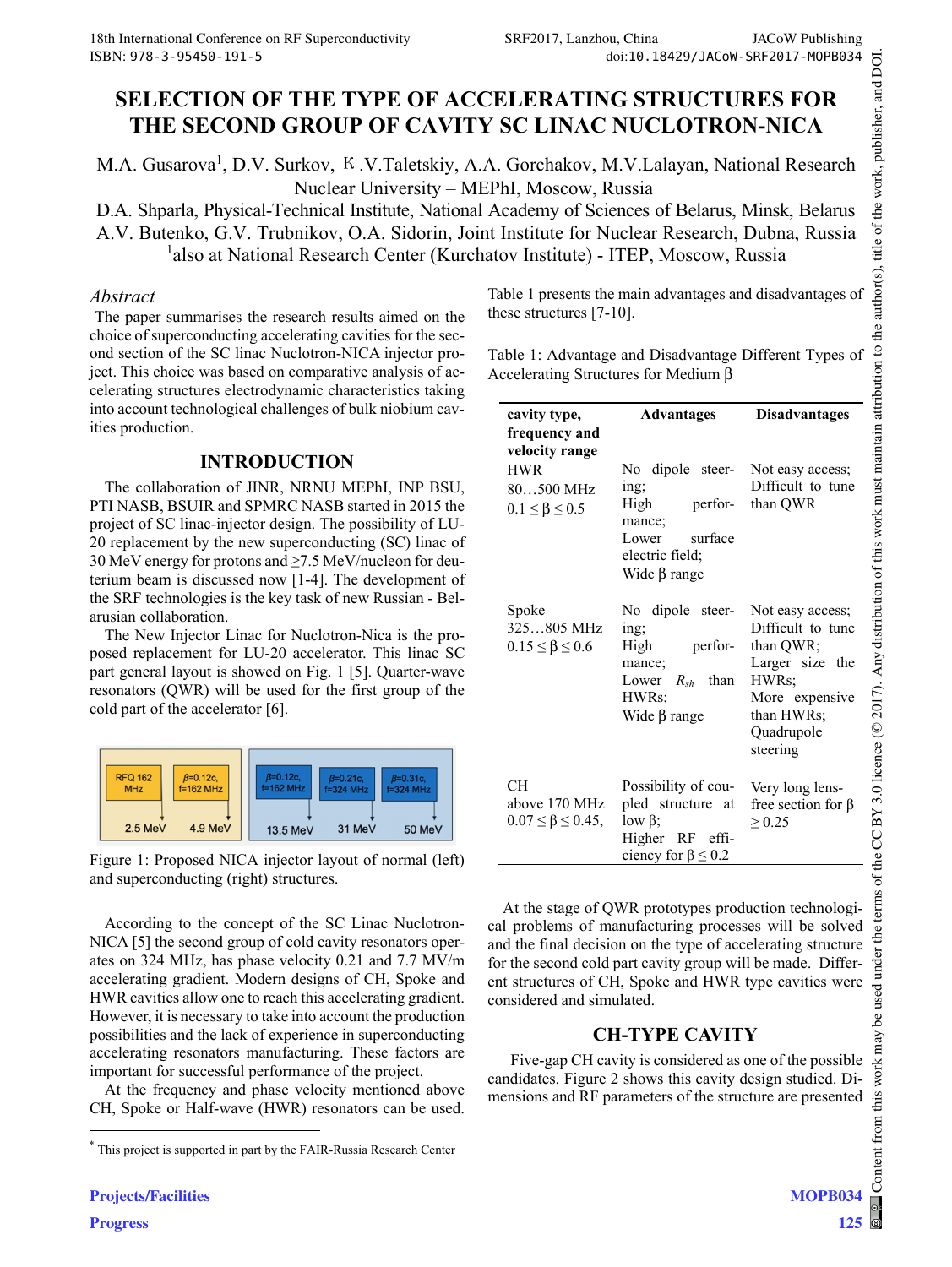in the Table 2. The structure operates on 324 MHz and velocity 0.21. The resonator length *L* is 500 mm, the resonator radius  $R = 204$  mm. The lowest ratio of the peak electric field on the surface of the structure  $E_p$  to the accelerating field *Ea* obtained was 4.75 reached by eliminating the drift tubes. The ratio of the peak magnetic field on the surface of the structure  $B_p$  to the accelerating field  $E_a$  was 8.1  $mT/(MV/m)$ .



Figure 2: CH for  $\beta$ =0.21.

Table 2: Dimensions and RF Parameters of CH Cavity

| Parameter                                                                              |                        | Value |
|----------------------------------------------------------------------------------------|------------------------|-------|
| Operating frequency                                                                    | f, MHz                 | 324   |
| Velocity                                                                               | ß                      | 0.21  |
| Cavity radius                                                                          | R, mm                  | 204   |
| Cavity length                                                                          | L, mm                  | 500   |
| Ratio of the peak electric field                                                       |                        |       |
| on the cavity surface to the ac-                                                       | Ep/Ea                  | 4.75  |
| celerating field                                                                       |                        |       |
| Ratio of the peak magnetic<br>field on the cavity surface to<br>the accelerating field | $Bp/Ea$ ,<br>mT/(MV/m) | 8.1   |
| Geometric factor                                                                       | G. Ohm                 | 82    |
| Ratio of shunt impedance to Q-                                                         | Rsh/O0.                | 677   |
| factor                                                                                 | Ohm                    |       |

Taking into account the limitations on peak electric and magnetic fields of 35-40 MV/m and 70-80 mT [11], respectively, it is shown that the structure can be used to obtain a necessary accelerating gradient. However, the multipactor discharge simulation showed that multipactor electron tra- $\frac{1}{2}$  jectories could occur between the wall and pylons, so an additional optimization is required to prevent a multipactor discharge [12].

# **SPOKE-TYPE CAVITY**

The possibility of using the two-gap spoke cavity was also considered. Figure 3 shows two-gap spoke cavity design. Dimensions and RF parameters of the structure are presented in Table 3. The structure operation frequency is 324 MHz and velocity β =0.21. The resonator length *L* was 250 mm, the resonator radius *R* was 215 mm. The ratios of the peak electric  $E_p$  and magnetic  $B_p$  fields on the surface to the accelerating field  $E_a$  were 4.5 and 6.3 mT/(MV/m). These values are lower than ones for CH cavity.



Figure 3: Spoke cavity for β=0.21.

Table 3: Dimensions and RF Parameters of Spoke Cavity

| Parameter                                                                              |                        | Value |
|----------------------------------------------------------------------------------------|------------------------|-------|
| Operating frequency                                                                    | f, MHz                 | 324   |
| Velocity                                                                               | ß                      | 0.21  |
| Cavity radius                                                                          | R, mm                  | 215   |
| Cavity length                                                                          | $L, \, mm$             | 250   |
| Ratio of the peak electric<br>field on the cavity surface to<br>the accelerating field | Ep/Ea                  | 4.5   |
| Ratio of the peak magnetic<br>field on the cavity surface to<br>the accelerating field | $Bp/Ea$ ,<br>mT/(MV/m) | 6.3   |
| Geometric factor                                                                       | G. Ohm                 | 79    |
| Ratio of shunt resistance to<br>-factor                                                | Rsh/Q0,<br>Ohm         | 253   |

It is known that in case of magnetic field on the cavity surface exceeding 50 mT, the medium field  $Q_0$  slope (MFQS) phenomenon occurs [13]. Thus, in spite of the fact that the total length of the CH cavity will be less than CH, the latter is more tolerable to MFQS. It should also be noted that according to the simulation results multipactor trajectories in spoke cavity on operation power level were not found [12].

#### **HWR**

Two-gap HWR cavities were studied. Three design types were considered: the first one having cylindrical central conductor (Fig.4a), second – a conical central conductor (Fig.4b), and third – a conical with a transition to a flat conductor (Fig.4c). Dimensions and RF parameters for three type of the HWRs are presented in the Table 4. In either case the cavity operates on the same frequency and  $β$  as CH and spoke.